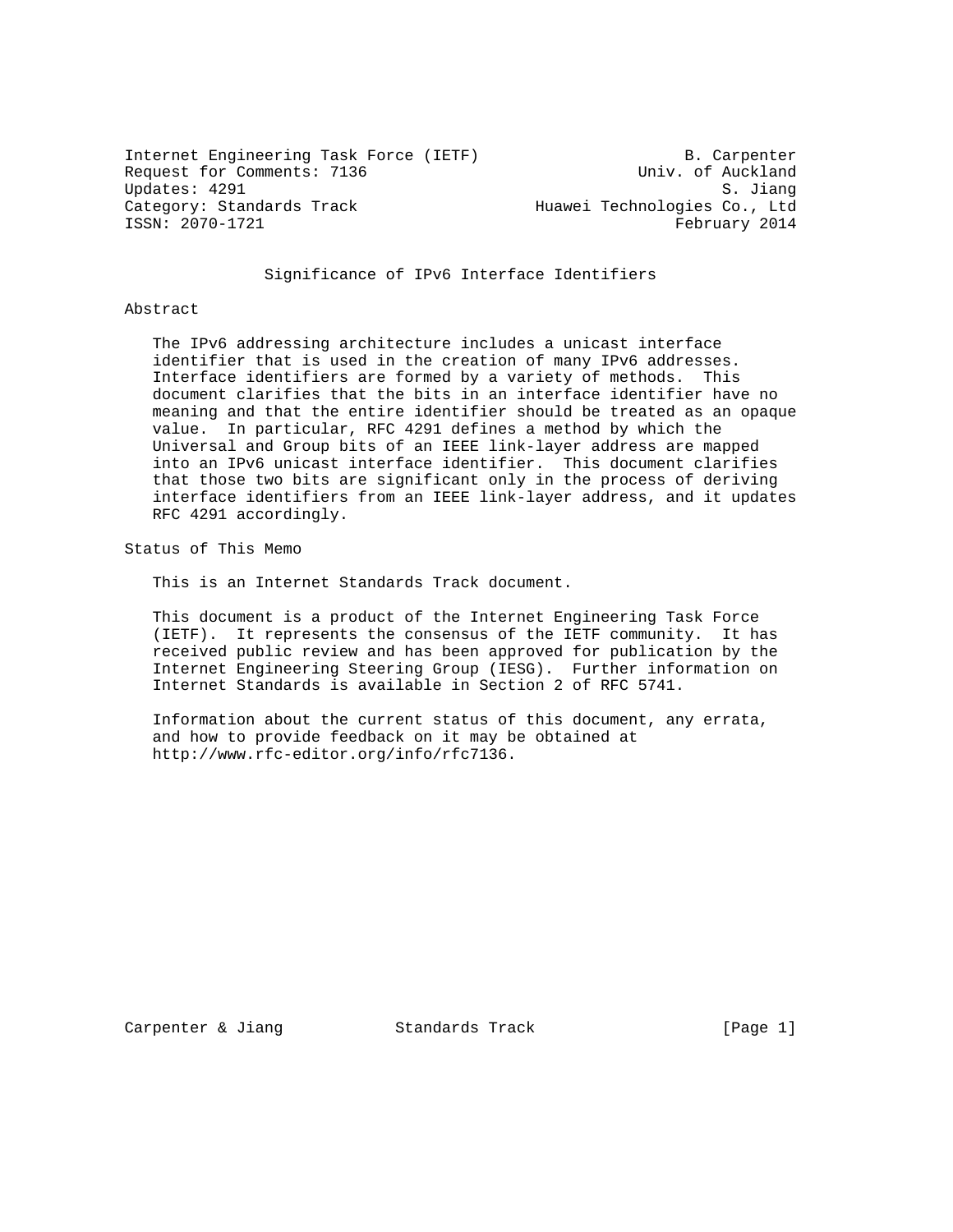### Copyright Notice

 Copyright (c) 2014 IETF Trust and the persons identified as the document authors. All rights reserved.

 This document is subject to BCP 78 and the IETF Trust's Legal Provisions Relating to IETF Documents (http://trustee.ietf.org/license-info) in effect on the date of publication of this document. Please review these documents carefully, as they describe your rights and restrictions with respect to this document. Code Components extracted from this document must include Simplified BSD License text as described in Section 4.e of the Trust Legal Provisions and are provided without warranty as described in the Simplified BSD License.

Table of Contents

|                |                                            |  |  |  |  | $\overline{\phantom{a}}$ |  |
|----------------|--------------------------------------------|--|--|--|--|--------------------------|--|
|                | 3. Usefulness of the U and G Bits          |  |  |  |  | $-5$                     |  |
|                | 4. The Role of Duplicate Address Detection |  |  |  |  | - 6                      |  |
|                | 5. Clarification of Specifications         |  |  |  |  | - 6                      |  |
|                |                                            |  |  |  |  |                          |  |
|                |                                            |  |  |  |  |                          |  |
| 8 <sub>1</sub> |                                            |  |  |  |  | - 8                      |  |
|                |                                            |  |  |  |  | - 8                      |  |
|                | 9.1. Normative References 8                |  |  |  |  |                          |  |
|                | Informative References 8<br>9 2            |  |  |  |  |                          |  |
|                |                                            |  |  |  |  |                          |  |

### 1. Introduction

 IPv6 unicast addresses consist of a prefix followed by an Interface Identifier (IID). The IID is supposed to be unique on the links reached by routing to that prefix, giving an IPv6 address that is unique within the applicable scope (link local or global). According to the IPv6 addressing architecture [RFC4291], when a 64-bit IPv6 unicast IID is formed on the basis of an IEEE EUI-64 address, usually itself expanded from a 48-bit MAC address, a particular format must be used:

 For all unicast addresses, except those that start with the binary value 000, Interface IDs are required to be 64 bits long and to be constructed in Modified EUI-64 format.

 Thus, the specification assumes that the normal case is to transform an Ethernet-style address into an IID, but, in practice, there are various methods of forming such an IID.

Carpenter & Jiang Standards Track [Page 2]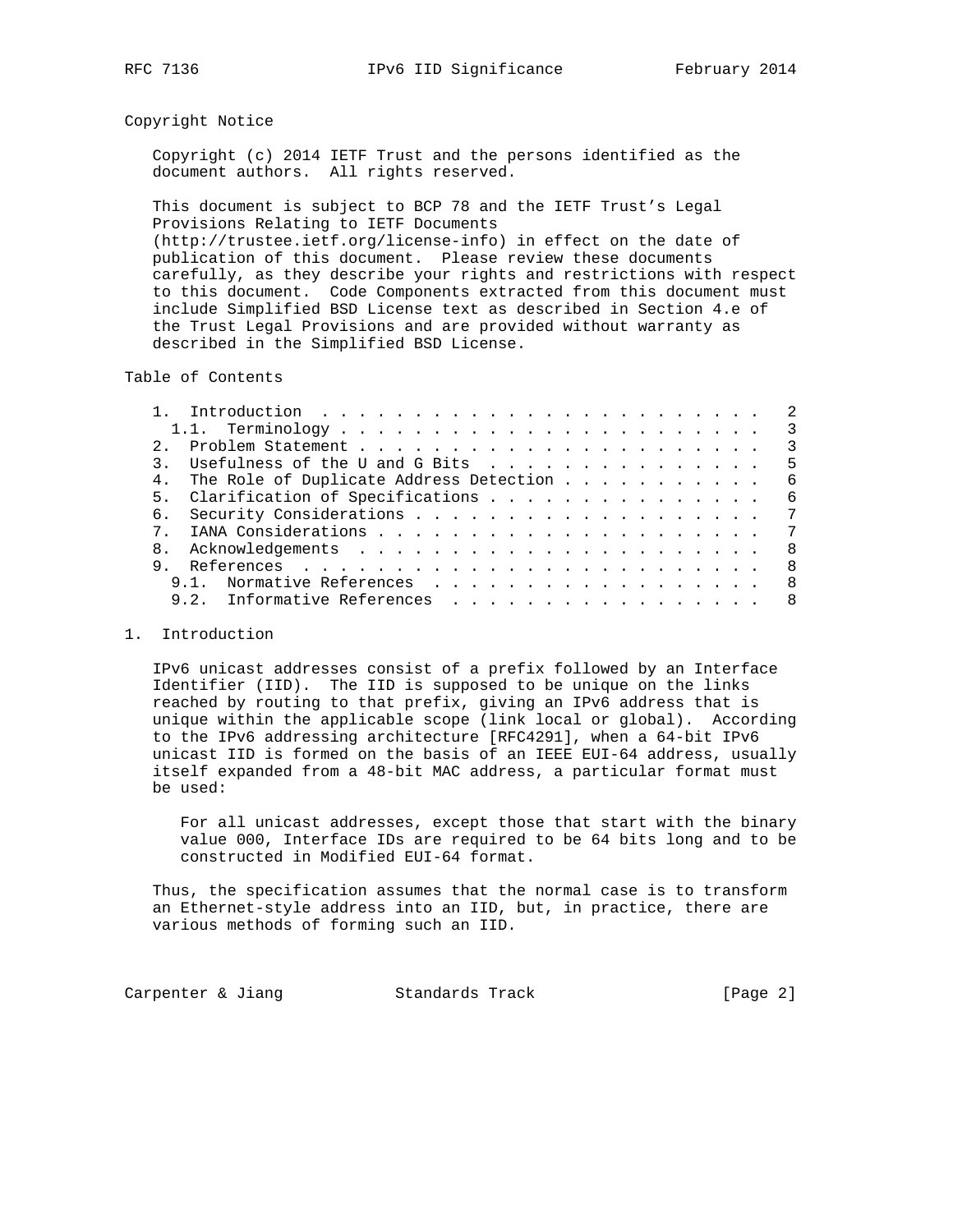The Modified EUI-64 format preserves the information provided by two particular bits in the MAC address:

 o The "u/l" bit in a MAC address [IEEE802] is set to 0 to indicate universal scope (implying uniqueness) or to 1 to indicate local scope (without implying uniqueness). In an IID formed from a MAC address, this bit is simply known as the "u" bit and its value is inverted, i.e., 1 for universal scope and 0 for local scope. According to [RFC4291] and [RFC7042], the reason for this was to make it easier for network operators to manually configure local-scope IIDs.

 In an IID, this bit is in position 6, i.e., position 70 in the complete IPv6 address (when counting from 0).

 o The "i/g" bit in a MAC address is set to 1 to indicate group addressing (link-layer multicast). The value of this bit is preserved in an IID, where it is known as the "g" bit.

 In an IID, this bit is in position 7, i.e., position 71 in the complete IPv6 address (when counting from 0).

 This document discusses problems observed with the "u" and "g" bits as a result of the above requirements and the fact that various other methods of forming an IID have been defined independently of the method described in Appendix A of RFC 4291. It then discusses the usefulness of these two bits and the significance of the bits in an IID in general. Finally, it updates RFC 4291 accordingly.

1.1. Terminology

 The key words "MUST", "MUST NOT", "REQUIRED", "SHALL", "SHALL NOT", "SHOULD", "SHOULD NOT", "RECOMMENDED", "MAY", and "OPTIONAL" in this document are to be interpreted as described in [RFC2119].

2. Problem Statement

 In addition to IIDs formed from IEEE EUI-64 addresses, various new forms of IIDs have been defined, including temporary addresses [RFC4941], Cryptographically Generated Addresses (CGAs) [RFC3972] [RFC4982], Hash-Based Addresses (HBAs) [RFC5535], and ISATAP addresses [RFC5214]. Other methods have been proposed, such as stable privacy addresses [IID-SLAAC] and mapped addresses for 4rd [SOFTWR-4RD]. In each case, the question of how to set the "u" and "g" bits has to be decided. For example, RFC 3972 specifies that they are both zero in CGAs, and RFC 4982 describes them as if they were reserved bits. The same applies to HBAs. On the other hand, RFC 4941 specifies that "u" must be zero but leaves "g" variable.

Carpenter & Jiang Standards Track [Page 3]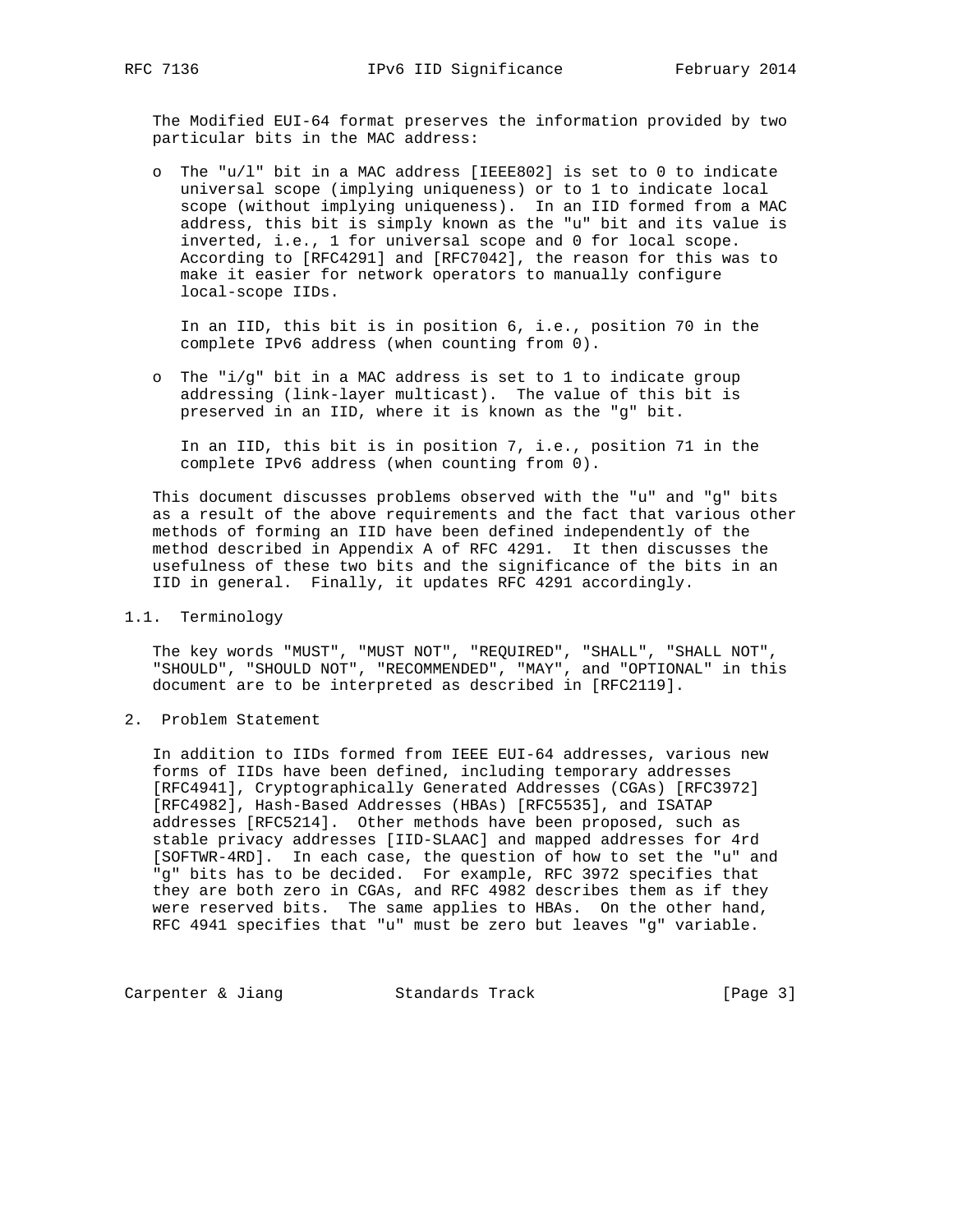The NAT64 addressing format [RFC6052] sets the whole byte containing "u" and "g" to zero.

 Another case where the "u" and "g" bits are specified is in the Reserved IPv6 Subnet Anycast Address format [RFC2526], which states that "for interface identifiers in EUI-64 format, the universal/local bit in the interface identifier MUST be set to 0" (i.e., local) and the "g" bit is required to be set to 1. However, the text neither states nor implies any semantics for these bits in anycast addresses.

 A common operational practice for well-known servers is to manually assign a small number as the IID, in which case "u" and "g" are both zero.

 These cases illustrate that the statement quoted above from RFC 4291 requiring "Modified EUI-64 format" is inapplicable when applied to forms of IID that are not in fact based on an underlying EUI-64 address. In practice, the IETF has chosen to assign some 64-bit IIDs that have nothing to do with EUI-64.

 A particular case is that of /127 prefixes for point-to-point links between routers, as standardised by [RFC6164]. The addresses on these links are undoubtedly global unicast addresses, but they do not have a 64-bit IID. The bits in the positions named "u" and "g" in such an IID have no special significance and their values are not specified.

 Each time a new IID format is proposed, the question arises whether these bits have any meaning. Section 2.2.1 of [RFC7042] discusses the mechanics of the bit allocations but does not explain the purpose or usefulness of these bits in an IID. There is an IANA registry for reserved IID values [RFC5453], but again there is no explanation of the purpose of the "u" and "g" bits.

 There was a presumption when IPv6 was designed and the IID format was first specified that a universally unique IID might prove to be very useful, for example to contribute to solving the multihoming problem. Indeed, the addressing architecture [RFC4291] states this explicitly:

 The use of the universal/local bit in the Modified EUI-64 format identifier is to allow development of future technology that can take advantage of interface identifiers with universal scope.

 However, so far, this has not proved to be the case. Also, there is evidence from the field that MAC addresses with universal scope are sometimes assigned to multiple MAC interfaces. There are recurrent reports of manufacturers assigning the same MAC address to multiple devices, and significant reuse of the same virtual MAC address is

Carpenter & Jiang Standards Track (Page 4)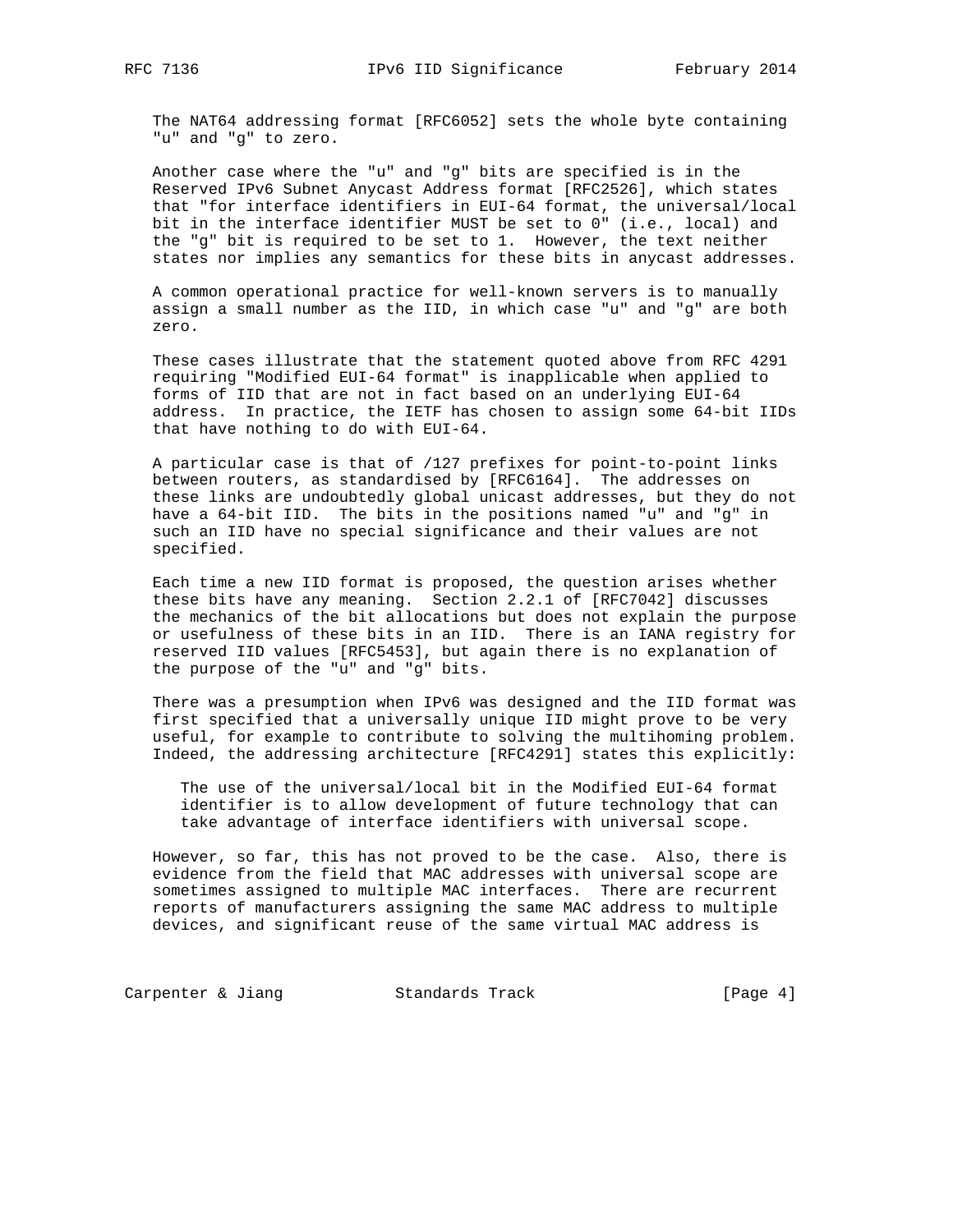reported in virtual machine environments. Once transformed into IID format (with "u" = 1), these identifiers would purport to be universally unique but would in fact be ambiguous. This has no known harmful effect as long as the replicated MAC addresses and IIDs are used on different layer 2 links. If they are used on the same link, of course there will be a problem, very likely interfering with link-layer transmission. If not, the problem will be detected by duplicate address detection [RFC4862] [RFC6775], but such an error can usually only be resolved by human intervention.

 The conclusion from this is that the "u" bit is not a reliable indicator of universal uniqueness.

 We note that Identifier-Locator Network Protocol (ILNP), a multihoming solution that might be expected to benefit from universally unique IIDs in modified EUI-64 format, does not in fact rely on them. ILNP uses its own format defined as a Node Identifier [RFC6741]. ILNP has the constraint that a given Node Identifier must be unique within the context of a given Locator (i.e., within a single given IPv6 subnetwork). As we have just shown, the state of the "u" bit does not in any way guarantee such uniqueness, but duplicate address detection is available.

 Thus, we can conclude that the value of the "u" bit in IIDs has no particular meaning. In the case of an IID created from a MAC address according to RFC 4291, its value is determined by the MAC address, but that is all.

 An IPv6 IID should not be created from a MAC group address, so the "g" bit will normally be zero. But, this value also has no particular meaning. Additionally, the "u" and the "g" bits are both meaningless in the format of an IPv6 multicast group ID [RFC3306] [RFC3307].

 None of the above implies that there is a problem with using the "u" and "g" bits in MAC addresses as part of the process of generating IIDs from MAC addresses, or with specifying their values in other methods of generating IIDs. What it does imply is that after an IID is generated by any method, no reliable deductions can be made from the state of the "u" and "g" bits; in other words, these bits have no useful semantics in an IID.

 Once this is recognised, we can avoid the problematic confusion caused by these bits each time that a new form of IID is proposed.

Carpenter & Jiang Standards Track [Page 5]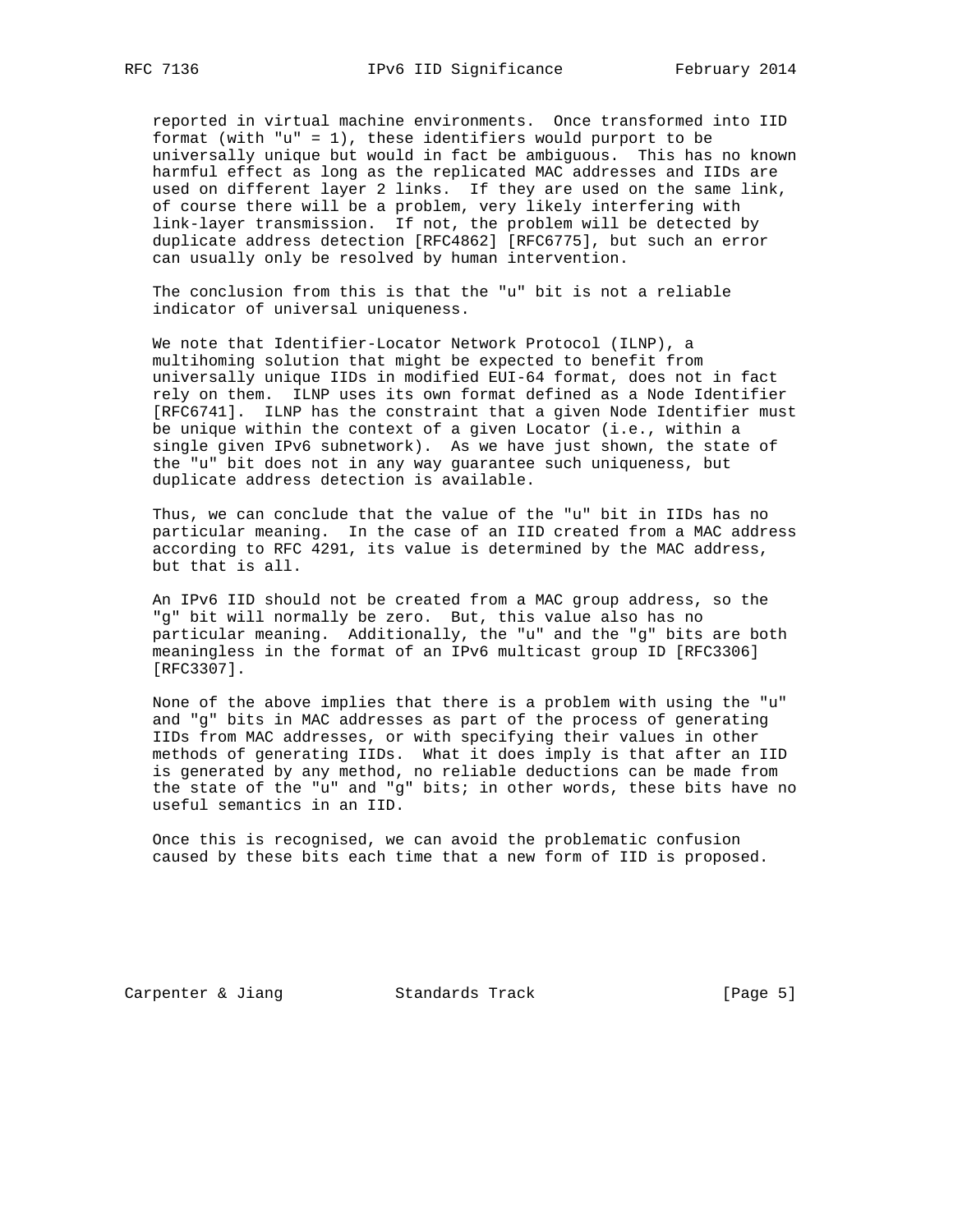3. Usefulness of the U and G Bits

 Given that the "u" and "g" bits do not have a reliable meaning in an IID, it is relevant to consider what usefulness they do have.

 If an IID is known or guessed to have been created according to [RFC4291], it could be transformed back into a MAC address. This can be very helpful during operational fault diagnosis. For that reason, mapping the IEEE "u" and "g" bits into the IID has operational usefulness. However, it should be stressed that an IID with "u" = 1 and "g" = 0 might not be formed from a MAC address; on the contrary, it might equally result from another method. With other methods, there is no reverse transformation available.

 Given that the values of the "u" and "g" bits in an IID have no particular meaning, new methods of IID formation are at liberty to use them as they wish, for example, as additional pseudo-random bits to reduce the chances of duplicate IIDs.

4. The Role of Duplicate Address Detection

 As mentioned above, Duplicate Address Detection (DAD) [RFC4862] is able to detect any case where a collision of two IIDs on the same link leads to a duplicated IPv6 address. The scope of DAD may be extended to a set of links by a DAD proxy [RFC6957] or by Neighbor Discovery Optimization [RFC6775]. Since DAD is mandatory for all nodes, there will be almost no case in which an IID collision, however unlikely it may be, is not detected. It is out of scope of most existing specifications to define the recovery action after a DAD failure, which is an implementation issue. If a manually created IID, or an IID derived from a MAC address according to RFC 4291, leads to a DAD failure, human intervention will most likely be required. However, as mentioned above, some methods of IID formation might produce IID values with "u" = 1 and "q" = 0 that are not based on a MAC address. With very low probability, such a value might collide with an IID based on a MAC address.

As stated in RFC 4862:

 On the other hand, if the duplicate link-local address is not formed from an interface identifier based on the hardware address, which is supposed to be uniquely assigned, IP operation on the interface MAY be continued.

 Continued operation is only possible if a new IID is created. The best procedure to follow for this will depend on the IID formation method in use. For example, if an IID is formed by a pseudo-random process, that process could simply be repeated.

Carpenter & Jiang Standards Track (Page 6)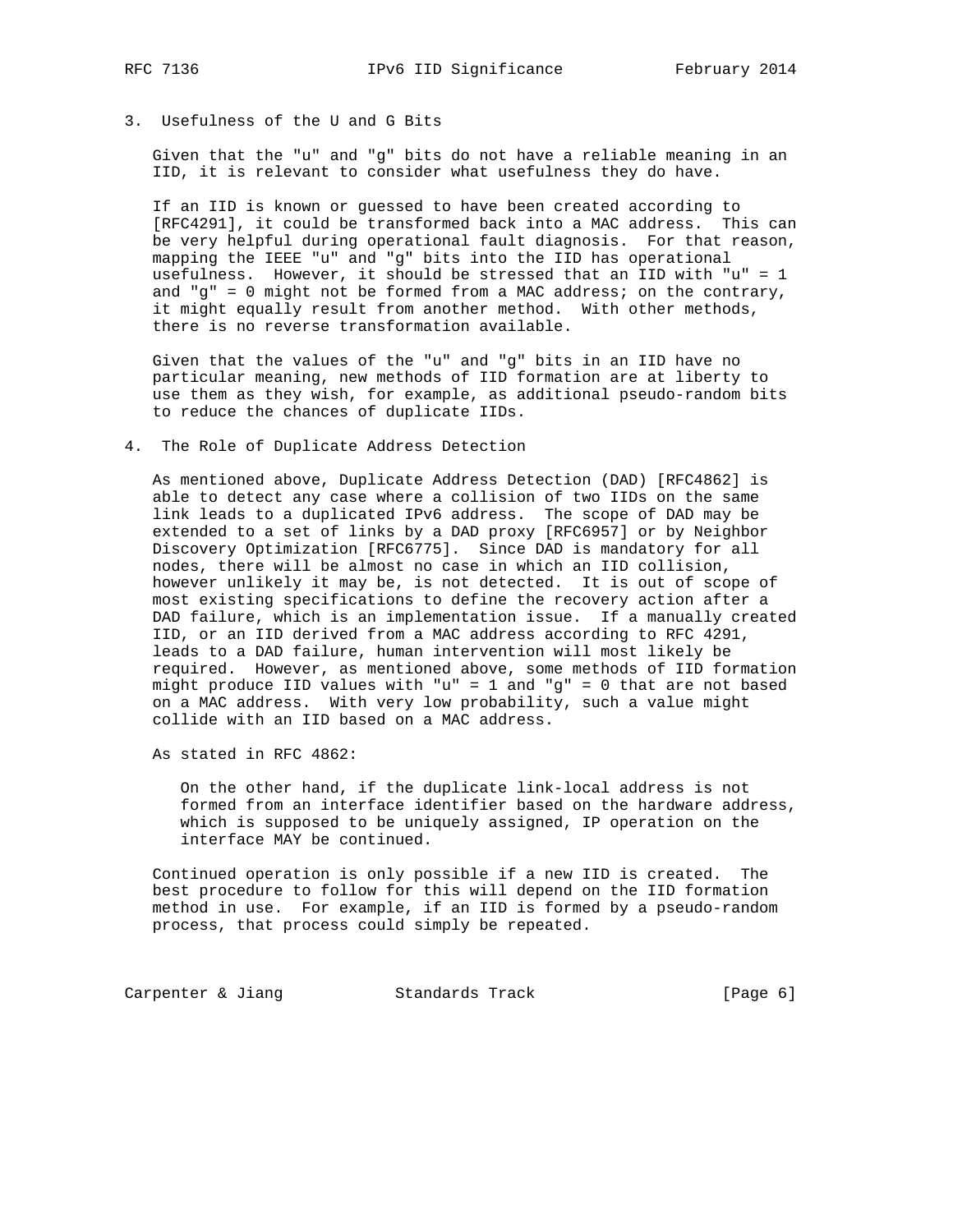# 5. Clarification of Specifications

 This section describes clarifications to the IPv6 specifications that result from the above discussion.

 The EUI-64 to IID transformation defined in the IPv6 addressing architecture [RFC4291] MUST be used for all cases where an IPv6 IID is derived from an IEEE MAC or EUI-64 address. With any other form of link-layer address, an equivalent transformation SHOULD be used.

 Specifications of other forms of 64-bit IIDs MUST specify how all 64 bits are set, but a generic semantic meaning for the "u" and "g" bits MUST NOT be defined. However, the method of generating IIDs for specific link types MAY define some local significance for certain bits.

 In all cases, the bits in an IID have no generic semantics; in other words, they have opaque values. In fact, the whole IID value MUST be viewed as an opaque bit string by third parties, except possibly in the local context.

 The following statement in Section 2.5.1 of the IPv6 addressing architecture [RFC4291]:

 For all unicast addresses, except those that start with the binary value 000, Interface IDs are required to be 64 bits long and to be constructed in Modified EUI-64 format.

is replaced by:

 For all unicast addresses, except those that start with the binary value 000, Interface IDs are required to be 64 bits long. If derived from an IEEE MAC-layer address, they must be constructed in Modified EUI-64 format.

 The following statement in Section 2.5.1 of the IPv6 addressing architecture [RFC4291] is obsoleted:

 The use of the universal/local bit in the Modified EUI-64 format identifier is to allow development of future technology that can take advantage of interface identifiers with universal scope.

 As far as is known, no existing implementation will be affected by these changes. The benefit is that future design discussions are simplified.

Carpenter & Jiang Standards Track [Page 7]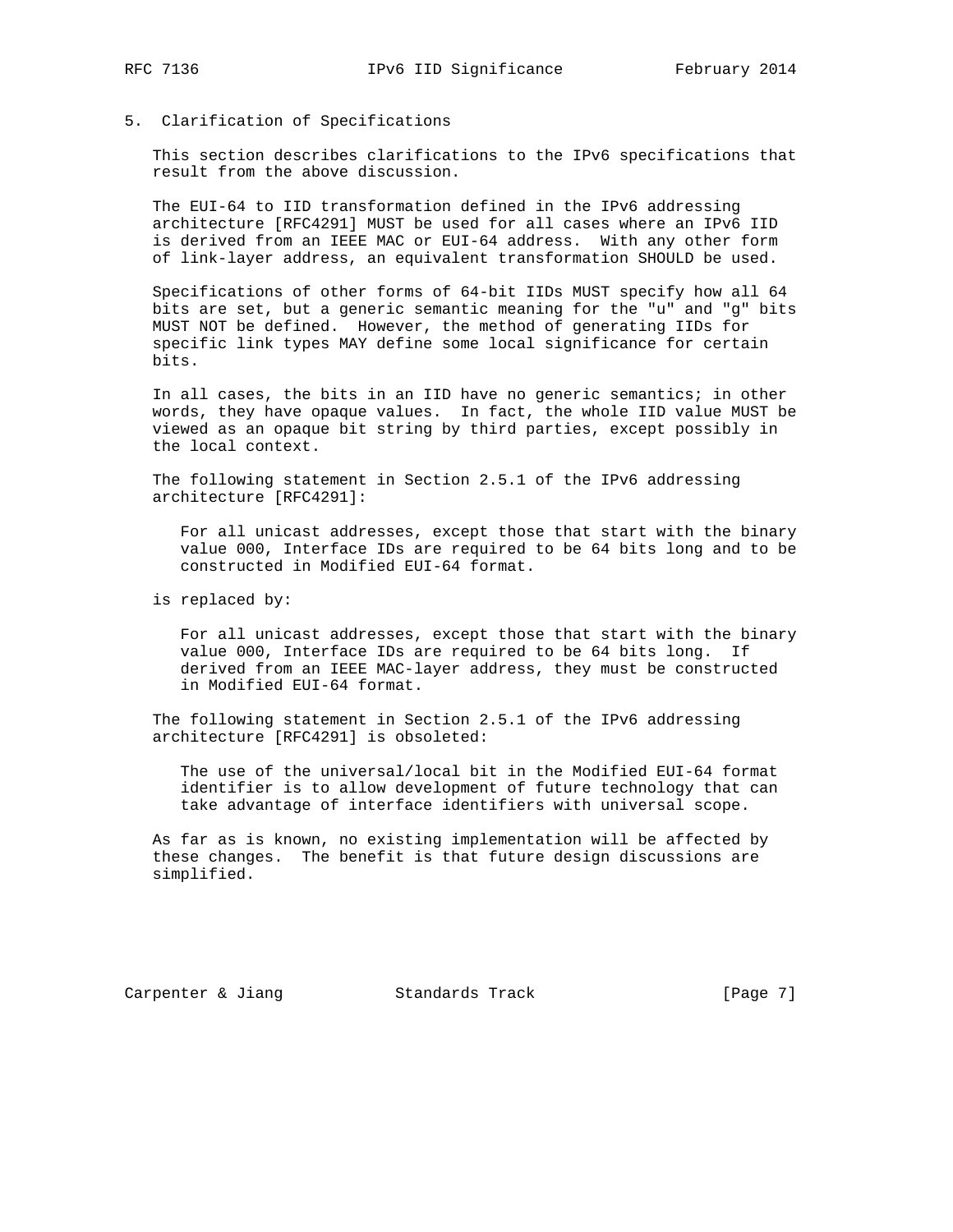## 6. Security Considerations

No new security exposures or issues are raised by this document.

 In some contexts, unpredictable IID values are considered beneficial to enhance privacy and defeat scanning attacks. The recognition that the IID value should be regarded as an opaque bit string is consistent with methods of IID formation that result in unpredictable, pseudo-random values.

### 7. IANA Considerations

 This document requests no immediate action by IANA. However, the following should be noted when considering any future proposed addition to the registry of reserved IID values, which requires Standards Action [RFC5226] according to [RFC5453].

 Full deployment of a new reserved IID value would require updates to IID generation code in every deployed IPv6 stack, so the technical justification for such a Standards Action would need to be extremely strong.

 The preceding sentence and a reference to this document have been added to the "Reserved IPv6 Interface Identifiers" registry.

8. Acknowledgements

 Valuable comments were received from Ran Atkinson, Remi Despres, Ralph Droms, Fernando Gont, Eric Gray, Brian Haberman, Joel Halpern, Bob Hinden, Christian Huitema, Ray Hunter, Tatuya Jinmei, Roger Jorgensen, Mark Smith, Bernie Volz, and other participants in the 6MAN working group.

 Brian Carpenter was a visitor at the Computer Laboratory, Cambridge University during part of this work.

# 9. References

- 9.1. Normative References
	- [RFC2119] Bradner, S., "Key words for use in RFCs to Indicate Requirement Levels", BCP 14, RFC 2119, March 1997.
	- [RFC4291] Hinden, R. and S. Deering, "IP Version 6 Addressing Architecture", RFC 4291, February 2006.
	- [RFC4862] Thomson, S., Narten, T., and T. Jinmei, "IPv6 Stateless Address Autoconfiguration", RFC 4862, September 2007.

Carpenter & Jiang Standards Track [Page 8]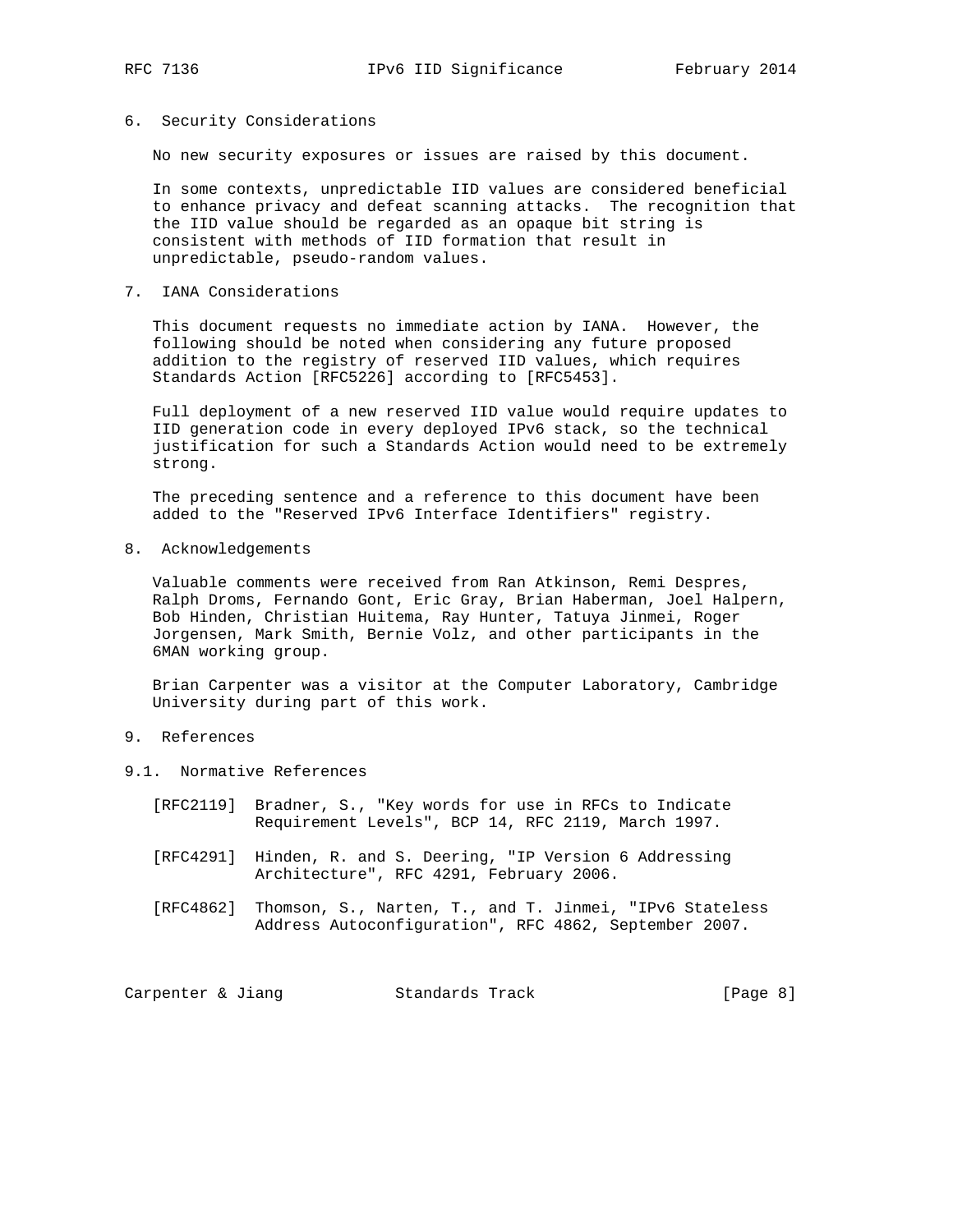- [RFC5453] Krishnan, S., "Reserved IPv6 Interface Identifiers", RFC 5453, February 2009.
- [RFC7042] Eastlake, D. and J. Abley, "IANA Considerations and IETF Protocol and Documentation Usage for IEEE 802 Parameters", BCP 141, RFC 7042, October 2013.
- 9.2. Informative References
	- [IEEE802] "IEEE Standard for Local and Metropolitan Area Networks: Overview and Architecture", IEEE Std 802-2001 (R2007), 2007.
	- [IID-SLAAC]

 Gont, F., "A method for Generating Stable Privacy-Enhanced Addresses with IPv6 Stateless Address Autoconfiguration (SLAAC)", Work in Progress, March 2012.

- [RFC2526] Johnson, D. and S. Deering, "Reserved IPv6 Subnet Anycast Addresses", RFC 2526, March 1999.
- [RFC3306] Haberman, B. and D. Thaler, "Unicast-Prefix-based IPv6 Multicast Addresses", RFC 3306, August 2002.
- [RFC3307] Haberman, B., "Allocation Guidelines for IPv6 Multicast Addresses", RFC 3307, August 2002.
- [RFC3972] Aura, T., "Cryptographically Generated Addresses (CGA)", RFC 3972, March 2005.
- [RFC4941] Narten, T., Draves, R., and S. Krishnan, "Privacy Extensions for Stateless Address Autoconfiguration in IPv6", RFC 4941, September 2007.
- [RFC4982] Bagnulo, M. and J. Arkko, "Support for Multiple Hash Algorithms in Cryptographically Generated Addresses (CGAs)", RFC 4982, July 2007.
- [RFC5214] Templin, F., Gleeson, T., and D. Thaler, "Intra-Site Automatic Tunnel Addressing Protocol (ISATAP)", RFC 5214, March 2008.
- [RFC5226] Narten, T. and H. Alvestrand, "Guidelines for Writing an IANA Considerations Section in RFCs", BCP 26, RFC 5226, May 2008.
- [RFC5535] Bagnulo, M., "Hash-Based Addresses (HBA)", RFC 5535, June 2009.

| Carpenter & Jiang |  |  | Standards Track |  | [Page 9] |  |  |
|-------------------|--|--|-----------------|--|----------|--|--|
|-------------------|--|--|-----------------|--|----------|--|--|